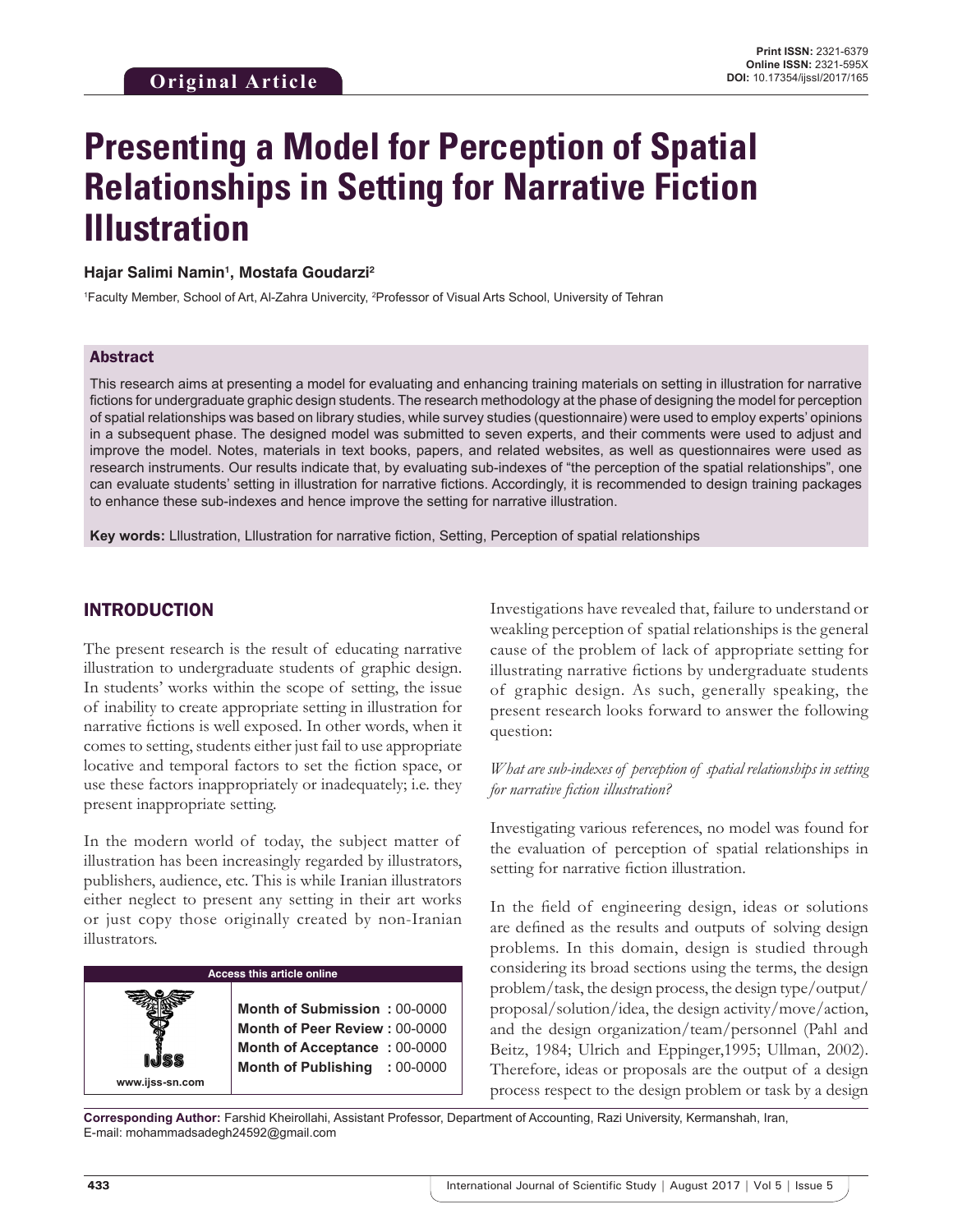team. To assess design process, first, the characteristics of required design proposals and ideas are defined.

Some common criteria for assessing the generated ideas and design proposals are discussed in the literature. In most research, the group performance is defined by evaluating the proposals regarding the number of ideas (Nijstad et al. 2002; Shah et al. 2003; Perttula and Sipila 2007) and Quality of ideas (Wierenga, 1998, Shah et al. 2003). Consequently, the Quality of an idea is determined by appropriateness and originality on the target task (Massetti, 1996; Runco and Jaeger, 2012) and some situations unexpectedness (Gero, 1996) and Non-obviousness (Howard et al. 2006; Howard et al., 2008). Some examinations in engineering characterize these criteria by the level of meeting goals (Shah et al., 2003).

However, such a model was not found in illustration. Therefore, the main objective of the present research is to propose a model for evaluating and enhancing training materials on setting in illustration for narrative fictions for undergraduate students of graphic design who are weak in setting appropriately.

To this end, as a first step, available information in the literature were investigated via library studies, and an initial model was developed by considering sub-indexes of perception of spatial relationships. Afterwards, a questionnaire was prepared on the proposed model and distributed among seven experts in the field of illustration. Once the questionnaire was collected, a final model was designed according to their opinions.

In Section 1 a review is given on basic concepts of illustration, narrative illustration, setting, and perception of spatial relationships followed by presenting a background for the research. Section 2 delivers the research question and methodology. In Section 3, the research results are reported, followed by discussion, conclusion and some recommendations.

# LITERATURE REVIEW

# **Basic Concepts**

# *Illustration*

Illustration isn't art and it isn't graphic design, so what exactly is it? As a discipline, illustration sits somewhere between art and graphic design. Of course, for many practitioners it can feel closer to end of this spectrum than the other (Zeegen, 2009: 6). However, there is a distinct core that is unlike anything else and it is this that defines its 'raison d'être'. Illustration is about communicating a specific contextualized message to an audience. It is rooted in an objective need, which has either been generated by the illustrator or a commercial based client to fulfil a particular task. It is the measure and variety of these different tasks that makes the discipline of illustration such an influential visual language (Male, 2007:10).

Today, illustration is no more worried about its distance to pure art, and this is an issue we were not face 30 years ago, and the number of pure arts further resembling illustration is ever increasing (Wiedemann, 2009:10-11).

# *Illustration for narrative fiction*

Storytelling is often considered a prerequisite to provide visual representation of narrative fiction. Today, narrative fictional illustration is mainly encountered in children's books, graphic novels and comic strips, and specialist publications such as thematic compilations, containing mythology, gothic tales and fantasy (Male, 2007:138).

The factors of illustration for narrative fiction are character, plot, setting, theme, style, structure, form, genre, narration, tense and other related like audience, author, idea, creativity, imagination, fiction writing, storytelling, storyboard, technique, drawing, composition, color, space, book cover, layout,... but essential one's are idea, character<sup>1</sup>, setting, storyboard<sup>2</sup>, composition<sup>3</sup>, technique and color.

# *Setting*

The setting is both the time and geographic location within an illustration for narrative fiction. The setting helps initiate the main backdrop and mood for a story. Setting has been referred to as story world (Truby, 2007: 145) or milieu to include a context (especially society) beyond the immediate surroundings of the story. Elements of setting may include geography, culture, historical period, hour and the passage of time, which may be static in some stories or dynamic in others with, for example, changing seasons. Along with the plot, character, theme, and style, setting is considered one of the fundamental components of fiction (Obstfeld, 2002: 1,65,115,171). Setting is an important element in a narrative and in some works the setting becomes a character itself (Lodge, 1992: 58-60).

Recently, setting has gained larger deals of attention and focused from illustrators, making it introduced into a new stage of growth, maturity, and diversification.

# *Perception of spatial relationships*

Spatial relationships refer to the perception of the position of an object within space. In analyzing the concept of space, it can be perceived as a world which is composed of various elements such as humans, animals, natural phenomena, and objects, each of which is characterized by a set of features. Even though these elements and phenomena are related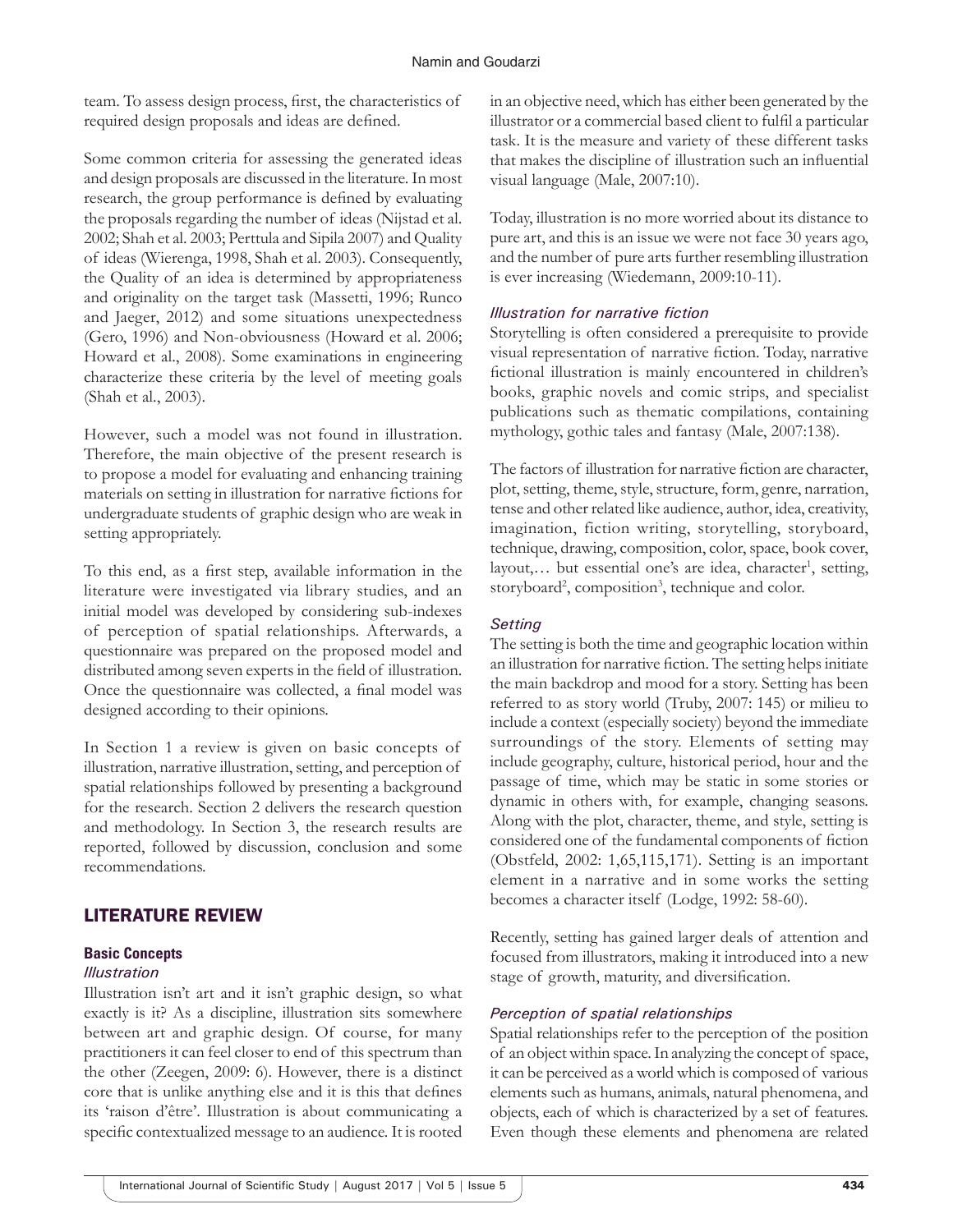to one another, those are separated by empty spaces which are referred to as spatial relationships (Lacomb, 1996). According to Sternberg, spatial ability refers to the ability to decrypt, transmit, and memorize representations of objects in space and their relationships with other objects and spatial positions (Asli-Azad, 2015:115). On the other hand, spatial awareness represents a more comprehensive term which refers to the ability to learn concepts of laterality, directionality, position in space, and spatial relationships. Therefore, it is evident that spatial ability and spatial awareness are fundamentally in relation to one another (Werner, 1997). By visualizing his/her spatial perception, an individual can move or rotate different forms within his/her mind. He/she also can simply generate and control various forms, distinguish similar instances of a part, visualize and change a subjective image, and generate a graphical resemblance from spatial information. These abilities are important and necessary for setting. Spatial perception grows by directly observing the visual world, but still is not solely dependent on visual channels (Haji Hossein Nejad, 2002).

## **Research Background**

According to the investigations at www.intellectbooks. co.uk, www.thomsonreuters.com, and www.elsevier.com/ solutions/scopus, we ended up with four books and two papers. These research works were studied, with their results presented in the following.

*Illustration: A Theoretical & Contextual Perspective* (2007) presents a brief discussion on setting in a section entitled as *Illustration for children's narrative fiction*. Moreover, the title *Illustrating Children's Books: Creating Pictures for Publication* (2004) also provides a brief introduction on setting in a section entitled as *Setting the scene*. In the present research, these two titles are reviewed and investigated.

Published in 2009, *Sketchbook: Conceptual Drawings from the World's Most Influential Designers* presents advantages of sketching in the process of creating artworks. In this section, spatial perception problems faced by the students grown up at computer desks are elaborated. This section of the book was reviewed by the authors.

Published in 2009, the title *Strengthening Mental Skills and Eliminating Learning Barriers with an Emphasis on Enhancing Children's Ability to Perceive Spatial Relationships* looks to answer the questions of what is spatial perception? And how can it be strengthened? It refers to numerous alternatives as effective measures for enhancing children's ability to perceive spatial relationships. Given that this title investigates the factors affecting enhanced perception of spatial relationships, it was investigated in the present research, with the factors employed to design the model to be proposed.

*The itinerant illustration: Creating story worlds in the reader's space* paper in Journal of Illustration in 2015 explores the storytelling potential of direct address within illustration as moments where fictional characters look out from their still-image worlds into ours. It considers the possibility of creating fictional worlds by employing direct address to generate narrative in the real time and space of the reader/ viewer. As such, considering its direct address potential in setting, this paper was investigated in the present research.

Published in 2014, a research entitled as *Effectiveness of Training the Perception of Spatial Relationships on Mathematical Performance of Boy Pupils Engaged with Math Learning Disabilities* shows that, educating the perception of spatial relationships could help improve math education performance of boy pupils engaged with math learning disabilities in elementary school at post-test stage. As such, this research was considered in the present study as it investigated effectiveness of perception of spatial relationships.

Despite the attempt made, no further book, paper or research activity was found where the subject matter of the present research was particularly discussed. That is to say, an investigation of the influence of perception of spatial relationship on setting in illustration for narrative fictions seems to be a new topic in art studies throughout the world.

# RESEARCH METHODOLOGY

# **Research Question**

What are sub-indexes of perception of spatial relationships in setting for narrative fiction illustration?

#### **Data Collection Method**

Research terms, concepts, and literature were collected by investigating available material on virtual and physical spaces in combination with such methods as text-reading, note-taking, and picture-reading, and the model structure was developed based on field surveys.

#### **Data Collection Instrument**

In the present research, notes, materials published in text books, papers, journals, and related websites, and also questionnaires were used to collect the required data.

#### **Research Method**

1. As a first step, relying on practical experience of illustration and training illustration courses by the researcher, lack of setting in narrative illustration was evaluated to be because of the following reasons:

• No or inadequate deal of care, attention, and focus;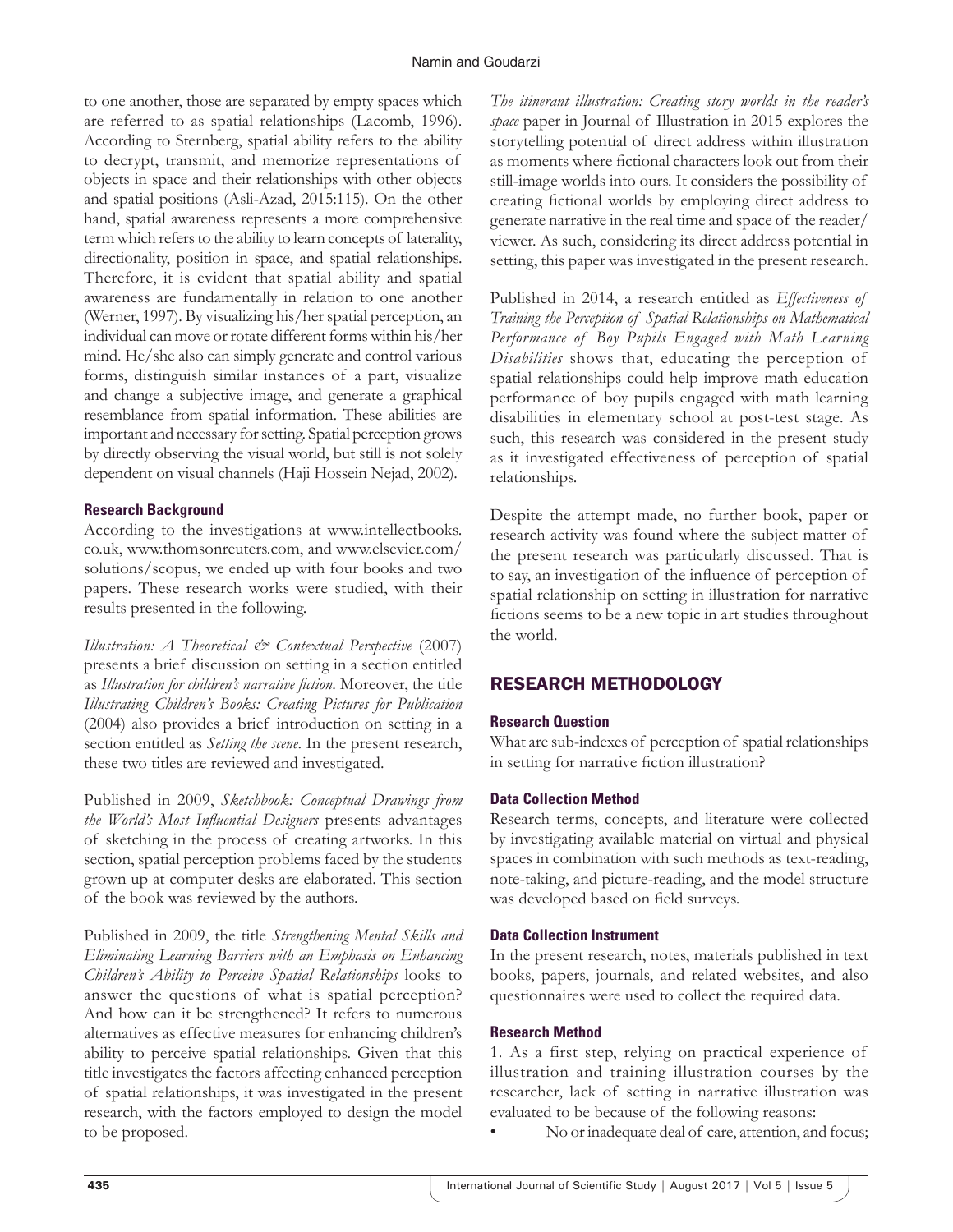- No or inadequate ability to perceive and distinguish micro issues from macro features;
- No or inadequate deal of attention to macro patterns and pay full attention to micro features only;
- No or inadequate ability to recognize and perceive geometric shapes and forms and their relationships to one another;
- No or inadequate ability to distinguish similar shapes and forms;
- No or inadequate ability to distinguish a shape among a variety of shapes;
- No or inadequate ability to distinguish overlapping shapes;
- No or inadequate ability to distinguish between far and close;
- No or inadequate ability to distinguish between top and bottom;
- No or inadequate ability to distinguish between front and back;
- No or inadequate ability to distinguish between inside and outside;
- No or inadequate ability to distinguish depth; and
- No or inadequate ability to reproduce a master design, etc.

In his book published in 2009 (*Strengthening Mental Skills and Eliminating Learning Barriers with an Emphasis on Enhancing Children's Ability to Perceive Spatial Relationships*) Ayazi introduces the above-mentioned factors as factors affecting the perception of spatial relationships. As such, no or inadequate ability to perceive spatial relationships, in general, was evaluated as the root cause of the problem of lack of appropriate setting for illustrating narrative fictions by undergraduate students of graphic design.

On this basis, sub-indexes of setting in narrative fiction illustration were designed by the researcher as follows:

- 1. Demonstrating general space of this part of the fiction
- 2. Demonstrating generalities of location
- 3. Demonstrating details of the location
- 4. Demonstrating location character
- 5. Presenting viewpoint
- 6. Presenting perspective
- 7. Presenting appropriate ratios for spatial elements with respect to one another (door, window, buildings, etc.)
- 8. Presenting appropriate ratios among positive spaces (houses, etc.) and negative ones (yards, etc.)
- 9. Presenting appropriate ratios among positive spaces (houses, etc.) and negative ones (alleys, streets, etc.)
- 10. Properly demonstrating the spaces in front of and behind the volumes of houses, etc.
- 11. Properly arranging the volumes of house next to each other
- 12. Converting three-dimensional volume of houses, etc. to virtual three-dimensional or two-dimensional images when undertaking the simplification operation

13. Presenting characters' appropriate access from alley to house, and vice versa.

# OBSERVATIONS AND RESULTS

A questionnaire themed by the proposed model was developed using structured method with "close-ended" questions. It was then submitted to seven Iranian experts in the field of illustration. Morteza Esmaeili Sohi, Effat-al-Sadat Afzal Toosi, Mohsen Hasanpoor, Mohammad Reza Doost Mohammadi, Khashayar Ghazi Zadeh, Mehran Kashti Ara, and Mohammad Ali Bani Asadi were the experts participated in this research. They were selected based on their educations (MA and PhD) and teaching experiences in Illustration. At the end of the questionnaire, the experts were asked to mention any index other than those incorporated into the model, if necessary (Table 1).

The experts' responses to each of the sub-indexes mentioned in the model are presented in Table 2.

As such, due to lack of attaining a majority of experts' opinions, the following items were eliminated:

- Index 1 was eliminated because it is related to setting index.
- Index 4 was eliminated because it is related to setting index.
- Index 5 was eliminated because it is related to setting index.
- Index 12 was eliminated because it is related to simplification index.
- Index 13 was eliminated because it the same as Index 11.

In addition to the "close-ended" questions in the questionnaire, the experts gave some recommendations toward enhancing and improving the model, as follows.

Therefore, based on the recommendations, the following items were modified accordingly:

- Index 8 and Index 9 were combined, due to overlapping, to form *presenting appropriate ratios among positive spaces and negative ones.*
- Index 6 was converted to *distinguishing depth of space.*
- Indexes 2 and 3 were converted to *distinguishing between macro and micro spaces.*

And the following items were added to the model:

- Distinguishing a shape or volume in space among various shapes and volumes
- Distinguishing between top and bottom of the space
- Distinguishing the volumes embedded into other volumes in the space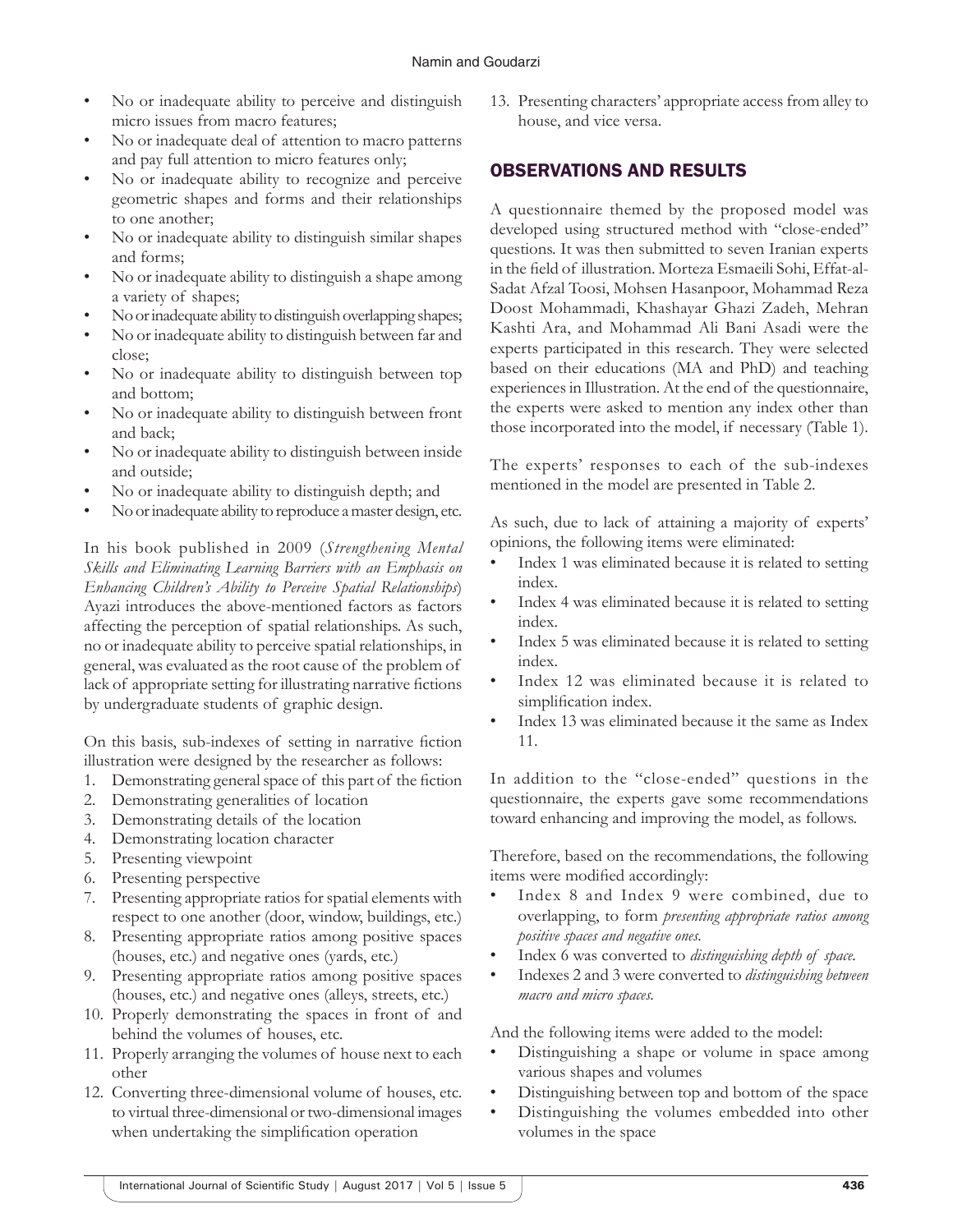#### **Table 1: Questionnaire submitted to the experts**

| Model of effective sub-indexes of perception of spatial relationships on setting |  | <b>Agree Neutral Disagree Comments</b> |
|----------------------------------------------------------------------------------|--|----------------------------------------|
| Demonstrating general space of this part of the fiction                          |  |                                        |
| Demonstrating generalities of location                                           |  |                                        |
| Demonstrating details of the location                                            |  |                                        |

- 4 Demonstrating location character
- 5 Presenting viewpoint
- 6 Presenting perspective
- Presenting appropriate ratios for spatial elements with respect to one another (door, window, 7 buildings, etc.)
- 8 Presenting appropriate ratios among positive spaces (houses, etc.) and negative ones (yards, etc.)
- Presenting appropriate ratios among positive spaces (houses, etc.) and negative ones (alleys, 9
- streets, etc.) 10 Properly demonstrating the spaces in front of and behind the volumes of houses, etc.
- 11 Properly arranging the volumes of house next to each other
- Converting three-dimensional volume of houses, etc., to virtual three-dimensional or 12
- two‑dimensional images when undertaking the simplification operation
- 13 Presenting characters' appropriate access from alley to house, and vice versa

#### **Table 2: Summary of the experts' opinions**

|   | Model of effective sub-indexes of perception of spatial relationships on setting                                                                                |   |   | <b>Agree Neutral Disagree Comments</b> |
|---|-----------------------------------------------------------------------------------------------------------------------------------------------------------------|---|---|----------------------------------------|
|   | Demonstrating general space of this part of the fiction                                                                                                         |   |   |                                        |
| 2 | Demonstrating generalities of location                                                                                                                          |   |   |                                        |
| 3 | Demonstrating details of the location                                                                                                                           |   |   |                                        |
| 4 | Demonstrating location character                                                                                                                                |   |   |                                        |
| 5 | Presenting viewpoint                                                                                                                                            |   |   |                                        |
| 6 | Presenting perspective                                                                                                                                          |   |   |                                        |
|   | Presenting appropriate ratios for spatial elements with respect to one another (door, window,<br>buildings, etc.)                                               |   |   |                                        |
| 8 | Presenting appropriate ratios among positive spaces (houses, etc.) and negative ones (yards, etc.)                                                              | 5 |   |                                        |
| 9 | Presenting appropriate ratios among positive spaces (houses, etc.) and negative ones (alleys,<br>streets, etc.)                                                 | 4 |   |                                        |
|   | 10 Properly demonstrating the spaces in front of and behind the volumes of houses, etc.                                                                         |   | 0 |                                        |
|   | 11 Properly arranging the volumes of house next to each other                                                                                                   |   |   |                                        |
|   | 12 Converting three-dimensional volume of houses, etc., to virtual three-dimensional or<br>two-dimensional images when undertaking the simplification operation |   | 2 |                                        |
|   | 13 Presenting characters' appropriate access from alley to house, and vice versa                                                                                |   | 2 |                                        |

- Recognition of the way the space is repeated from a sample
- Distinguishing similar shapes and forms in the space
- Distinguishing spatial shapes, forms, and their relationships
- Distinguishing between inside and outside volumes in the space
- Distinguishing with care, attention, and focus

3.4. Once the questionnaires were collected and the experts' responses were processed, the model was modified and improved according to their opinions, and the final model was designed (Table 3).

- 1. Distinguishing between macro and micro spaces: for example, it shows that whether a student can distinguish between the door of a house with the house itself.
- 2. Recognition of the way the space is repeated from a sample: for example, it shows whether a student can set a scene from a real house
- 3. Distinguishing the proportions between positive and negative spaces: for example, it shows whether a student can distinguish proper proportion between a yard and a house
- 4. Distinguishing the proportions between spatial elements: for example, it shows whether a student can distinguish proper proportion between a door, a window, and a house
- 5. Distinguishing spatial shapes, forms, and their relationship: for example, it shows whether a student can recognize the relationship between a house and a tree inside the yard of the house
- 6. Distinguishing similar shapes and forms in the space: for example, it shows whether a student can recognize similarity in the forms of the houses along an alley
- 7. Distinguishing a shape or volume in space among various shapes and volumes: for example, it shows whether a student can recognize that the house of the fiction's character is situated among a group of houses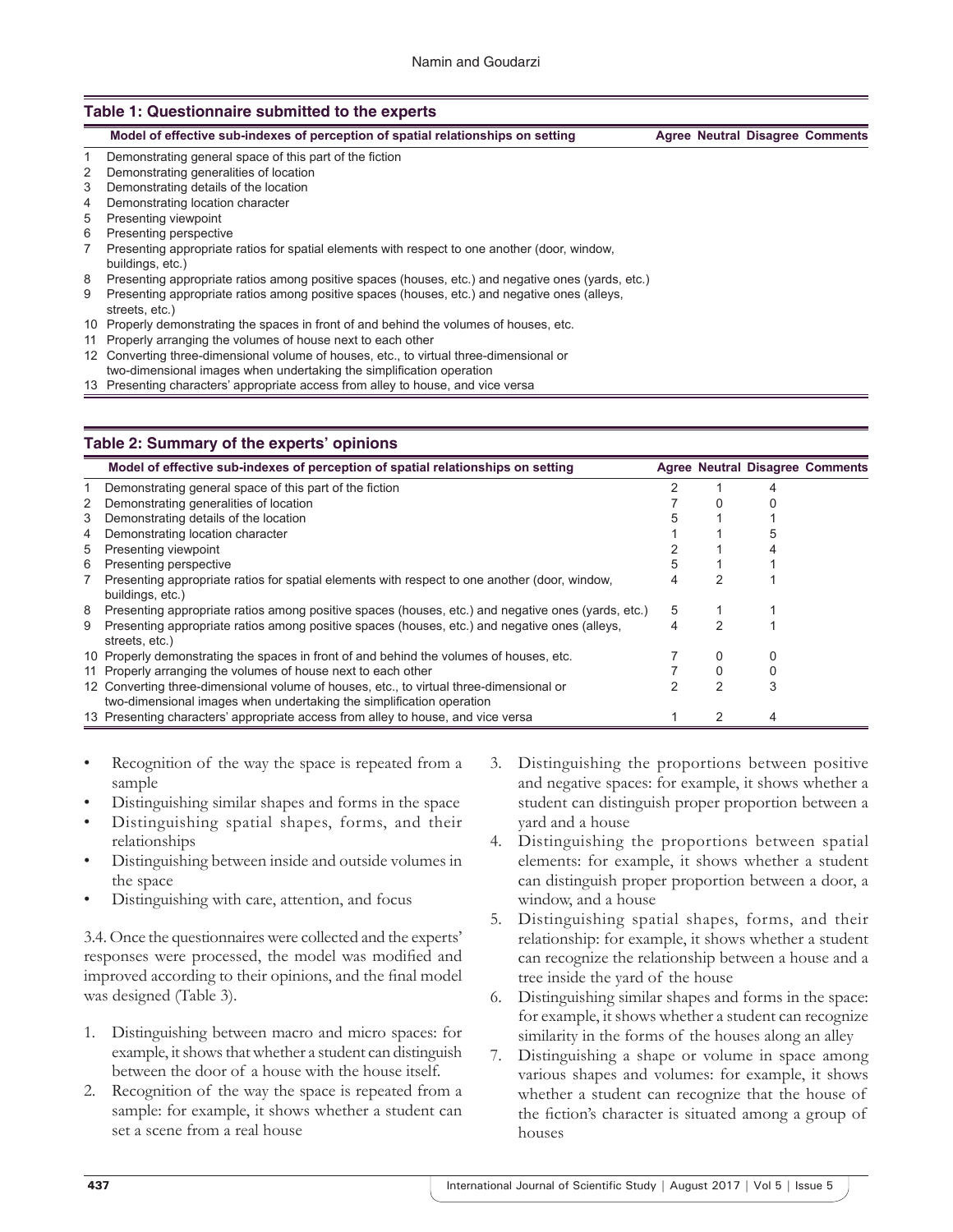| Table 5. MOdel of effective sub-indexes of perception of spatial relationships on setting |                                                                                     |     |                                   |                                                                        |                    |             |  |
|-------------------------------------------------------------------------------------------|-------------------------------------------------------------------------------------|-----|-----------------------------------|------------------------------------------------------------------------|--------------------|-------------|--|
|                                                                                           | Model of effective sub-indexes of perception of spatial<br>relationships on setting | Not | Limited<br>recognized recognition | <b>Equal deficiency</b><br>and recognition with deficiency recognition | <b>Recognition</b> | <b>Full</b> |  |
|                                                                                           | Distinguishing between macro and micro spaces                                       |     |                                   |                                                                        |                    |             |  |
| 2                                                                                         | Recognition of the way the space is repeated from a sample                          |     |                                   |                                                                        |                    |             |  |
| 3                                                                                         | Distinguishing the proportions between positive and<br>negative spaces              |     |                                   |                                                                        |                    |             |  |
| 4                                                                                         | Distinguishing the proportions between spatial elements                             |     |                                   |                                                                        |                    |             |  |
| 5                                                                                         | Distinguishing spatial shapes, forms, and their relationship                        |     |                                   |                                                                        |                    |             |  |
| 6                                                                                         | Distinguishing similar shapes and forms in space                                    |     |                                   |                                                                        |                    |             |  |
|                                                                                           | Distinguishing a shape or volume in space among various<br>shapes and volumes       |     |                                   |                                                                        |                    |             |  |
| 8                                                                                         | Distinguishing the volumes embedded into other volumes in<br>the space              |     |                                   |                                                                        |                    |             |  |
| 9                                                                                         | Distinguishing between front and back of space                                      |     |                                   |                                                                        |                    |             |  |
| 10                                                                                        | Distinguishing between top and bottom of space                                      |     |                                   |                                                                        |                    |             |  |
| 11                                                                                        | Distinguishing between inside and outside volumes in space                          |     |                                   |                                                                        |                    |             |  |
|                                                                                           | 12 Distinguishing spatial volumes when those are next to one<br>another             |     |                                   |                                                                        |                    |             |  |
|                                                                                           | 13 Distinguishing depth of space                                                    |     |                                   |                                                                        |                    |             |  |
|                                                                                           | 14 Distinguishing with care, attention, and focus                                   |     |                                   |                                                                        |                    |             |  |

# **Table 3: Model of effective sub‑indexes of perception of spatial relationships on setting**

- 8. Distinguishing the volumes embedded into other volumes in the space: for example, it shows whether a student can recognize that a chair is a volume embedded into the volume of the house
- 9. Distinguishing between the front and the back of the space: for example, it shows whether a student can recognize that the houses in the back-alley are in fact behind the houses in the current alley
- 10. Distinguishing between the top and the bottom of the space: for example, it shows whether a student can recognize that the roof is situated on top of the house
- 11. Distinguishing between inside and outside volumes in the space: for example, it shows whether a student can recognize that the fiction's character is situated inside the house volume
- 12. Distinguishing spatial volumes when those are next to one another: for example, it shows whether a student can recognize how houses are situated next to one another
- 13. Distinguishing the depth of the space: for example, it shows whether a student can recognize the perspective of the space
- 14. Distinguishing with care, attention, and focus: it shows whether the student has enough concentration in his/ her recognition practices

# DISCUSSION AND CONCLUSION

The present research aimed at presenting a model for evaluating and enhancing training materials on setting in illustration for narrative fictions for undergraduate students of graphic design who were weak in setting appropriately.

To this end, the sub-indexes of perception of spatial relationships affecting setting in narrative illustration were recognized.

In describing this finding, it can be stipulated that, the perception of spatial relationships is one of the most important and complicated factors affecting the extent to which illustration, and setting in particular, can be learnt.

In one hand, one of the main problems of the students in creating proper setting was failure to attain fundamental skills related to the perception of spatial relationships in the course of prerequisite courses to be passed before proceeding to illustration at universities. Since failure to learn setting skill in Narrative Fiction Illustration course will end up with no or inadequate use of setting by Iranian illustrators at a higher level, then the perception of spatial relationships represents one of the fundamental prerequisites before setting can be educated.

On the other hand, another basic problem with which the students who suffer setting learning disabilities engage is failure to learn basic skills related to the perception of spatial relationships which are supposed to be learned in younger ages (pre-elementary, elementary, middle, and art schools). It should be noted that, the students who failed to well learn the skills related to the perception of spatial relationships in younger ages will suffer more settingassociated problems at university, as compared to other students.

One of the best approaches to enhance this perception is to pay attention to the subject matter of motion. Because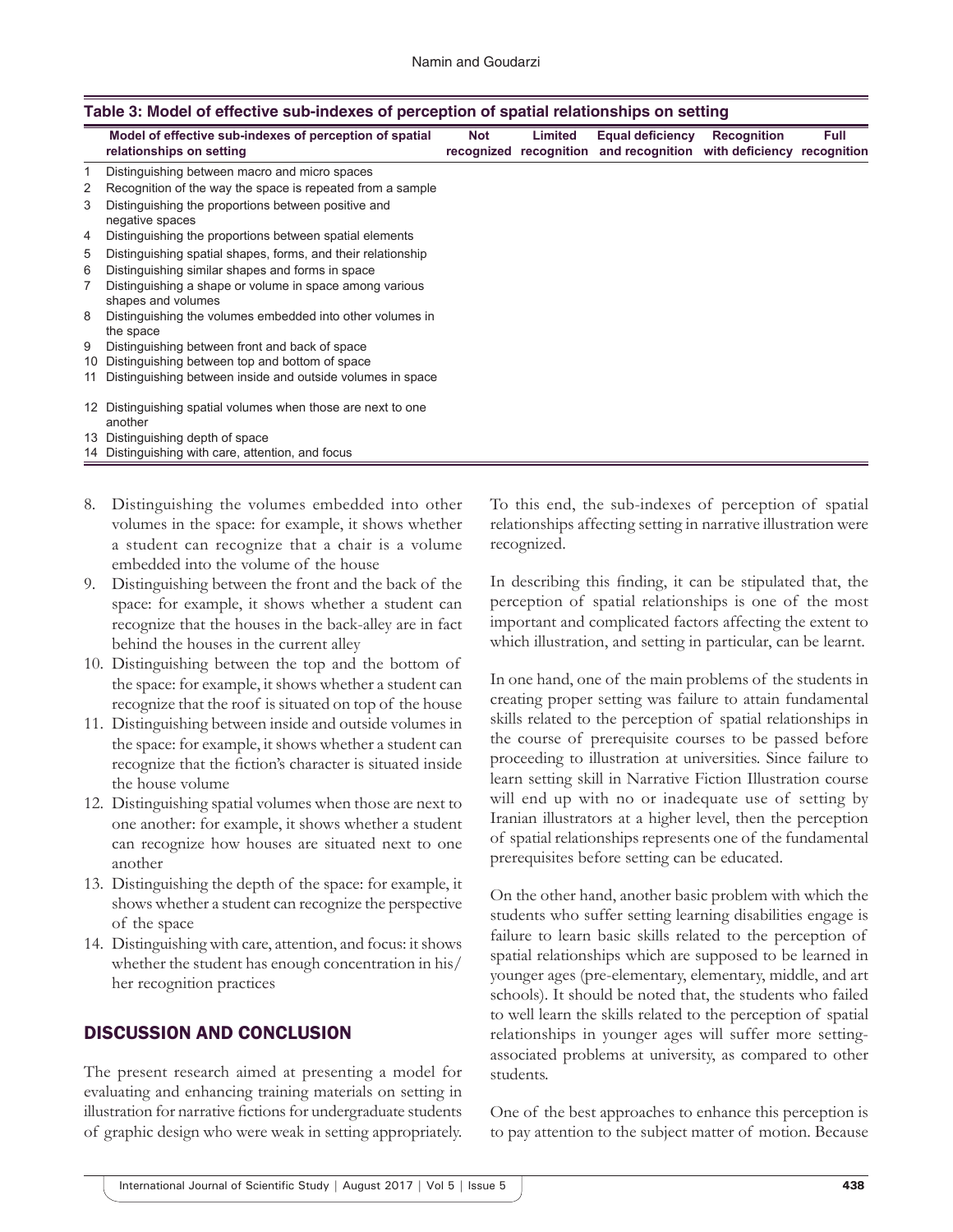while moving, people can well strengthen their abilities in relation with learning setting, including directionality on the move, perception of position of the body in space, perception of the relationships between distances between object and oneself, and regularizing them, spatial occupation, recognition of spatial concepts, and finally, perception of spatial relationships. Many of these skills and concepts (e.g. up-down, front-back, upon-below, etc.) are well learnt as one undertakes movement activities. And since, similar to previous generations, the current generation is still engaged with the consequences of inappropriate "memory-oriented" rather than "experienceoriented" education system across Iranian schools, in one hand, and they experience more presence in virtual cyber space rather than presenting and moving through real spaces, on the other hand, the problem can have contributions from no effective presence and failure to adequately experience real spaces. As Timothy O'Donnell stipulated in his *Sketchbook* (quoting from Woodie Flowers, a Professor of Mechanical Engineering at MIT): "*One of the problems in MIT is that, a large number of the students grown up at computer desks have problems with real aspects of problem solving… That is, they have no external sense telling them that cutting a tree is more difficult than cutting a fence stick, and there is no source of experience in their real life by referring to which they can guess a solution. Indeed, they are very bad in making guesses!*" (O'Donnell, 2001:180). He continues "*The method they currently teach the students to make guesses is that, they provide the students with a set of hammers, saws, screws, and nuts and force them to build things"*  (Ibid) and further stipulates *"The students perform similarly at Engineering department of Colorado University; that is, remedial classes are held for all fresh students and dispatch them for constructing houses for poor people, where they can perceive how objects are sit, stand and remain unfallen next to one another, because they never have had such an experience"* (Ibid).

It is recommended that:

- 1. Considering the proposed model, training packages shall be designed and provided to the students. Effectiveness of these packages and efficiency of the model can define topics for future research.
- 2. In order to enhance spatial perception of the students, they need to pass some course on the perception of spatial relationships before they can proceed to setting. Given that the students take drawing courses, in general, and Perspective Geometry, in particular, for this purpose, the rise of this problem in the subject matter of setting either indicate improper learning or failure to implement what is learnt. Therefore, failure to learn or failure to implement what is once learnt about spatial relationships can be seen as a topic for future research.
- 3. Universities shall pay further attention to the subject matter of motion and try to get the students familiar

with the concept of space, with movement through space, as a real model for setting, be recognized as an effective part of training the setting in Illustration course.

4. As referred to by Asli Azad as the findings of his research in 2014, pre-elementary schools, schools, and art schools shall pay further attention to the subject matter of motion and try to get their students further familiar with the concept of space and incorporate activities associated with these perceptions into their educational programs.

# REFERENCES

## **Books**

- Ayazi, Zakie Sadat (2009), Strengthening Mental Skills and Eliminating Learning Barriers with an Emphasis on Enhancing Children's Ability to Perceive Spatial Relationships, Fara-Angizesh Pub.
- Haji Hossein Nejad, Gh. (2002), Gardner's Theory of Multiple Intelligences and Its Application in Education, Tehran, University Jihad Pub.
- Lacombe, J. (1996), Le développement de l'enfant, De Boeck, Brux.
- Lodge, David (1992), The Art of Fiction, London: Martin, Secker & Warburg Ltd.
- Male, Alan, (2007), Illustration A Theoretical  $&$  Contextual Perspective, Switzerland: AVA Publishing SA.
- Obstfeld, Raymond (2002), Fiction First Aid: Instant Remedies for Novels, Stories and Scripts, Cincinnati, OH: Writer's Digest Books.
- O'Donnell, Timothy, (2011), Sketchbook: Conceptual Drawings from the World's Most Influential Designers, Reprint edition, Massachusettes, Rockport Publishers.
- Salisbury, Martin, (2004), Illustrating Children's Books: Creating Pictures for Publication, Allen & Unwin.
- Truby, John (2007), Anatomy of a Story: 22 Steps to Becoming a Master Storyteller, New York, NY: Faber and Faber.
- Wiedemann, Julius (2009) Illustration Now, Translated by Hana Dabzad, Tehran, Aban-Ketab Pub.
- Werner, R. (1997) Growth and Strengthening of Perceptual-Motional Skills in Children, Translated by Sazamand, A, Tabatabaei Nia, M. (1997) Tehran, Danjeh Pub.
- Zeegen, Lawrence (2009), What is illustration? Switzerland: Roto Vision SA.

#### **Websites**

- www.intellectbooks.co.uk
- www.thomsonreuters.com
- • www.elsevier.com/solutions/scopus

#### **Papers**

- Asli Azad, Moslem; Abedi, Ahmad; Yar Mohamadian, Ahmad (2014), Effectiveness of Training the Perception of Spatial Relationships on Mathematical Performance of Boy Pupils Engaged with Math Learning Disabilities, Journal of Exceptional People's Psychology, Vol. 5, No. 17 PP. 113-131.
- Braund, Steve, The itinerant illustration: Creating storyworlds in the reader's space, Journal of Illustration, Volume 2, Number 2, 1 December 2015, pp. 267-285(19).
- Gero, J. S. (1996). Creativity, emergence and evolution in design. Knowledge-Based Systems, 9(7), 435-448.
- Howard, T. J., Culley, S. J., & Dekoninck, E. (2006). Information as an input into the creative process. In DS 36: Proceedings DESIGN 2006, the 9<sup>th</sup> International Design Conference, Dubrovnik, Croatia.
- Howard, T., Culley, S., & Dekoninck, E. (2008, January). Creative stimulation in conceptual design: An analysis of industrial case studies. In ASME 2008 International Design Engineering Technical Conferences and Computers and Information in Engineering Conference (pp. 161-170).